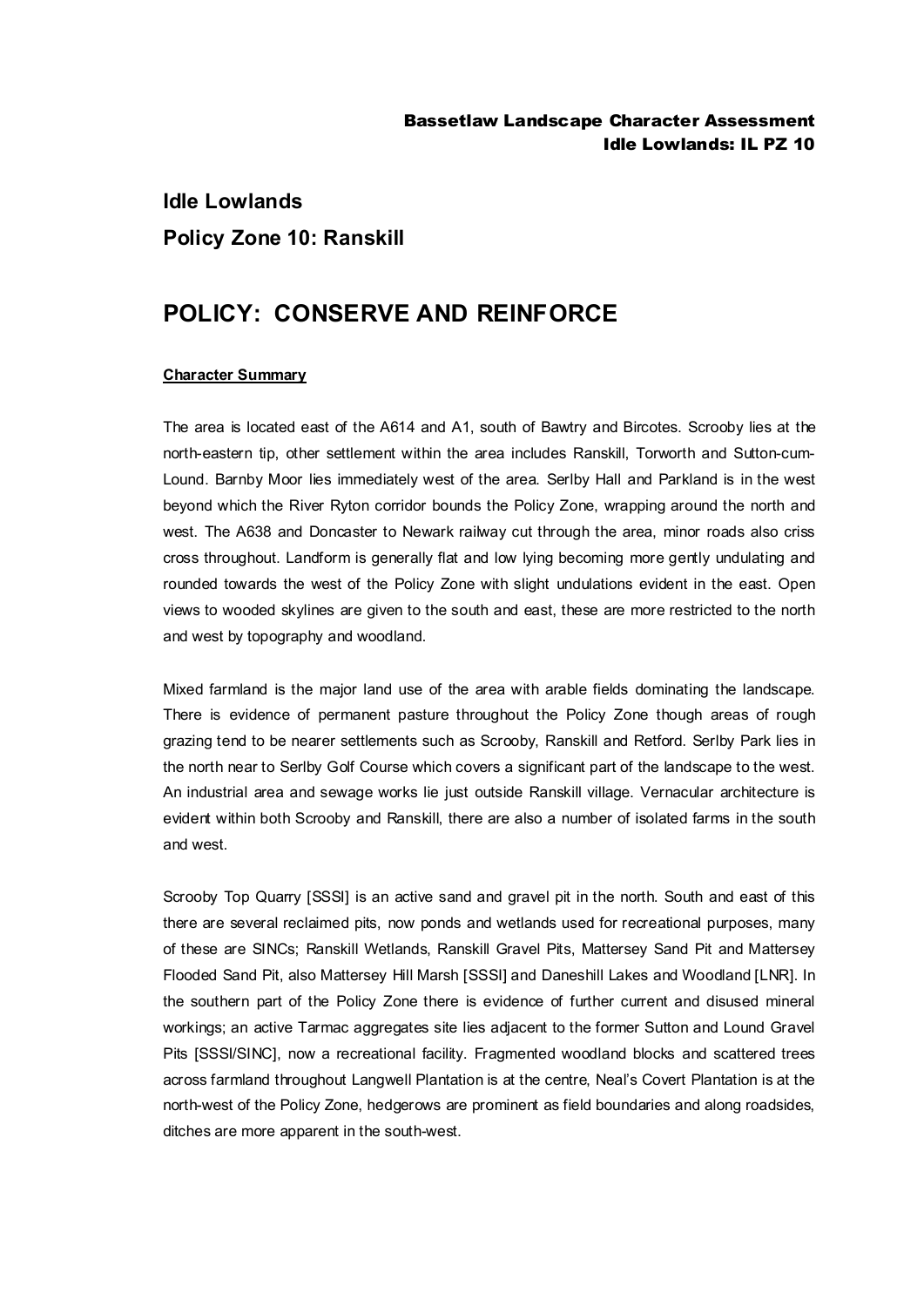#### **Idle Lowlands – Policy Zone 10: Ranskill**

| <b>PHOTOGRAPH</b>                                                                                                                                                                                                                                                                                                                                                                                                                                                                                                                                                                                                                                                                                                                                                                                                                                                                                                                                                                                                                                                                                                                                                                                                                                                                                                 | <b>CONTEXT</b>                                                                                  |                                         |                                           |                              |  |
|-------------------------------------------------------------------------------------------------------------------------------------------------------------------------------------------------------------------------------------------------------------------------------------------------------------------------------------------------------------------------------------------------------------------------------------------------------------------------------------------------------------------------------------------------------------------------------------------------------------------------------------------------------------------------------------------------------------------------------------------------------------------------------------------------------------------------------------------------------------------------------------------------------------------------------------------------------------------------------------------------------------------------------------------------------------------------------------------------------------------------------------------------------------------------------------------------------------------------------------------------------------------------------------------------------------------|-------------------------------------------------------------------------------------------------|-----------------------------------------|-------------------------------------------|------------------------------|--|
|                                                                                                                                                                                                                                                                                                                                                                                                                                                                                                                                                                                                                                                                                                                                                                                                                                                                                                                                                                                                                                                                                                                                                                                                                                                                                                                   | Policy Zone: IL PZ 10<br>Land Cover Parcel[s]: IL32, IL33, IL34, IL35, IL39<br><b>Condition</b> |                                         |                                           |                              |  |
|                                                                                                                                                                                                                                                                                                                                                                                                                                                                                                                                                                                                                                                                                                                                                                                                                                                                                                                                                                                                                                                                                                                                                                                                                                                                                                                   | Good                                                                                            | <b>REINFORCE</b>                        | <b>CONSERVE &amp;</b><br><b>REINFORCE</b> | <b>CONSERVE</b>              |  |
|                                                                                                                                                                                                                                                                                                                                                                                                                                                                                                                                                                                                                                                                                                                                                                                                                                                                                                                                                                                                                                                                                                                                                                                                                                                                                                                   | Moderate                                                                                        | <b>CREATE &amp;</b><br><b>REINFORCE</b> | CONSERVE &<br>CREATE                      | CONSERVE &<br><b>RESTORE</b> |  |
|                                                                                                                                                                                                                                                                                                                                                                                                                                                                                                                                                                                                                                                                                                                                                                                                                                                                                                                                                                                                                                                                                                                                                                                                                                                                                                                   | Poor                                                                                            | CREATE                                  | <b>RESTORE &amp;</b><br><b>CREATE</b>     | <b>RESTORE</b>               |  |
| <b>CHARACTERISTIC FEATURES</b>                                                                                                                                                                                                                                                                                                                                                                                                                                                                                                                                                                                                                                                                                                                                                                                                                                                                                                                                                                                                                                                                                                                                                                                                                                                                                    |                                                                                                 | Low                                     | Moderate                                  | High                         |  |
| Open arable farmland with some pastoral; divided by hedgerows with interlocking woodland.<br>٠<br>Reclaimed extraction pits; now valuable wildlife and recreational resources.<br>Isolated farmsteads; farmhouses of red brick construction.<br>Vernacular settlement at Scrooby and Ranskill.<br>Serlby Hall [grade I listed] and parkland incorporating Serlby Golf Course.<br>Doncaster to Newark railway.                                                                                                                                                                                                                                                                                                                                                                                                                                                                                                                                                                                                                                                                                                                                                                                                                                                                                                     |                                                                                                 |                                         | Sensitivity                               |                              |  |
| <b>LANDSCAPE ANALYSIS</b>                                                                                                                                                                                                                                                                                                                                                                                                                                                                                                                                                                                                                                                                                                                                                                                                                                                                                                                                                                                                                                                                                                                                                                                                                                                                                         | <b>SUMMARY OF ANALYSIS</b>                                                                      |                                         |                                           |                              |  |
| <b>Condition</b>                                                                                                                                                                                                                                                                                                                                                                                                                                                                                                                                                                                                                                                                                                                                                                                                                                                                                                                                                                                                                                                                                                                                                                                                                                                                                                  | Condition                                                                                       |                                         |                                           | Good                         |  |
| The landscape condition is good. There is a coherent pattern of elements with some detracting<br>features within the Policy Zone, including the A638, Doncaster to Newark railway and low voltage<br>power lines. Overall the area is visually coherent.                                                                                                                                                                                                                                                                                                                                                                                                                                                                                                                                                                                                                                                                                                                                                                                                                                                                                                                                                                                                                                                          |                                                                                                 | Pattern of Elements:                    | Coherent<br>Some                          |                              |  |
| The historic field pattern is relatively intact and encompasses arable and permanent pasture. Fields<br>are generally bounded by a strong hedgerow network and some interlocking woodland blocks and<br>belts giving a moderate tree cover overall. While many of the hedgerows are well trimmed and<br>maintained, some are gappy and have been allowed to deteriorate. Fencing is used to enclose<br>pastoral fields and to supplement hedgerows in poor condition.<br>Settlement includes the villages of Ranskill, Torworth and Scrooby [partly within a conservation<br>area] which have traditional vernacular cores with peripheral modern dwellings, both vernacular and<br>non-vemacular. Sutton-cum-Lound contains more urban estate housing of a non-vernacular style.<br>Farmhouses are of red brick construction and metal sheds have often replaced more traditional<br>farm buildings causing them to stand out from the character of the area which, overall is largely<br>retained. A number of listed buildings are contained within the Policy Zone including Scrooby<br>Church [grade II] and Serlby Hall [grade I]. Former mineral extraction sites are regenerating and<br>therefore becoming less detracting elements in the landscape. The cultural integrity is assessed as<br>variable. | Detracting Features:<br>Visual Unity:                                                           |                                         | Coherent                                  |                              |  |
|                                                                                                                                                                                                                                                                                                                                                                                                                                                                                                                                                                                                                                                                                                                                                                                                                                                                                                                                                                                                                                                                                                                                                                                                                                                                                                                   | Ecological Integrity:                                                                           |                                         | Strong                                    |                              |  |
|                                                                                                                                                                                                                                                                                                                                                                                                                                                                                                                                                                                                                                                                                                                                                                                                                                                                                                                                                                                                                                                                                                                                                                                                                                                                                                                   | Cultural Integrity:                                                                             |                                         | Variable                                  |                              |  |
|                                                                                                                                                                                                                                                                                                                                                                                                                                                                                                                                                                                                                                                                                                                                                                                                                                                                                                                                                                                                                                                                                                                                                                                                                                                                                                                   | Functional Integrity:                                                                           |                                         | Strong                                    |                              |  |
| Tree belts are evident along the railway corridor and roadsides, throughout the Policy Zone<br>dominant species are oak, willow, sycamore and Scots pine with beech and lime [avenues] a<br>prominent feature at Serlby Park. Ecological designations comprise Scrooby Top Quarry and<br>Mattersey Hill Marsh, both SSSI status, and a further six SINCs. The ecological integrity is strong<br>which gives a strong habitat for wildlife/functional integrity. A visually coherent area combined<br>with a strong functional integrity gives a good landscape condition overall.                                                                                                                                                                                                                                                                                                                                                                                                                                                                                                                                                                                                                                                                                                                                 |                                                                                                 |                                         |                                           |                              |  |
| <b>Sensitivity</b>                                                                                                                                                                                                                                                                                                                                                                                                                                                                                                                                                                                                                                                                                                                                                                                                                                                                                                                                                                                                                                                                                                                                                                                                                                                                                                | Sensitivity                                                                                     |                                         |                                           | <b>Moderate</b>              |  |
| Features which give the area local distinctiveness are characteristic of the Idle Lowlands region<br>and the continuity/time depth is historic [post 1600] resulting in a moderate sense of place.                                                                                                                                                                                                                                                                                                                                                                                                                                                                                                                                                                                                                                                                                                                                                                                                                                                                                                                                                                                                                                                                                                                | Distinctiveness:                                                                                |                                         | Characteristic                            |                              |  |
| Visibility is considered <b>moderate</b> and views are typically limited to within the Policy Zone. Landform<br>is assessed as apparent. A moderate sense of place with moderate visibility equates to moderate<br>landscape sensitivity overall.                                                                                                                                                                                                                                                                                                                                                                                                                                                                                                                                                                                                                                                                                                                                                                                                                                                                                                                                                                                                                                                                 | Continuity:                                                                                     |                                         | Historic                                  |                              |  |
|                                                                                                                                                                                                                                                                                                                                                                                                                                                                                                                                                                                                                                                                                                                                                                                                                                                                                                                                                                                                                                                                                                                                                                                                                                                                                                                   | Sense of Place:                                                                                 |                                         | Moderate                                  |                              |  |
|                                                                                                                                                                                                                                                                                                                                                                                                                                                                                                                                                                                                                                                                                                                                                                                                                                                                                                                                                                                                                                                                                                                                                                                                                                                                                                                   | Landform:<br>Apparent                                                                           |                                         |                                           |                              |  |
|                                                                                                                                                                                                                                                                                                                                                                                                                                                                                                                                                                                                                                                                                                                                                                                                                                                                                                                                                                                                                                                                                                                                                                                                                                                                                                                   | Extent of Tree Cover                                                                            |                                         | Intermittent                              |                              |  |
|                                                                                                                                                                                                                                                                                                                                                                                                                                                                                                                                                                                                                                                                                                                                                                                                                                                                                                                                                                                                                                                                                                                                                                                                                                                                                                                   | Visibility:                                                                                     |                                         | Moderate                                  |                              |  |
| <b>LANDSCAPE ACTIONS</b><br><b>Conserve and Reinforce</b><br>Landscape Features                                                                                                                                                                                                                                                                                                                                                                                                                                                                                                                                                                                                                                                                                                                                                                                                                                                                                                                                                                                                                                                                                                                                                                                                                                   |                                                                                                 |                                         |                                           |                              |  |
| Conserve and reinforce hedgerows where these are gappy and in poor condition. Seek opportunities to restore the historic field pattern/boundaries where these<br>have been lost.                                                                                                                                                                                                                                                                                                                                                                                                                                                                                                                                                                                                                                                                                                                                                                                                                                                                                                                                                                                                                                                                                                                                  |                                                                                                 |                                         |                                           |                              |  |

- 
- · Seek opportunities to restore arable land to pasture. · Enhance visual unity through further appropriate tree and woodland planting. **Reinforce** tree belts along roadsides and railway corridor as appropriate.
- · **Conserve** the ecological diversity and setting of the designated SSSI's and SINCs and **reinforce** as appropriate.
- · **Conserve and reinforce** historic field pattern, restoring hedgerow boundaries where necessary.
- · **Conserve** the historic Serlby Parkland and **reinforce** as appropriate.

### *Built Features*

- · **Conserve** the historic character and setting of Serlby Hall and associated parkland.
- · **Conserve and reinforce** the open rural character of the landscape by concentrating new development around Scrooby, Torworth, Ranskill, Sutton-cum-Lound and the northern edge of Retford, also along the A638 [Great North Road].
- · Create woodland to contain and soften built development, preferably in advance of new development. · **Conserve** the local built vernacular and **reinforce** in new development.
-